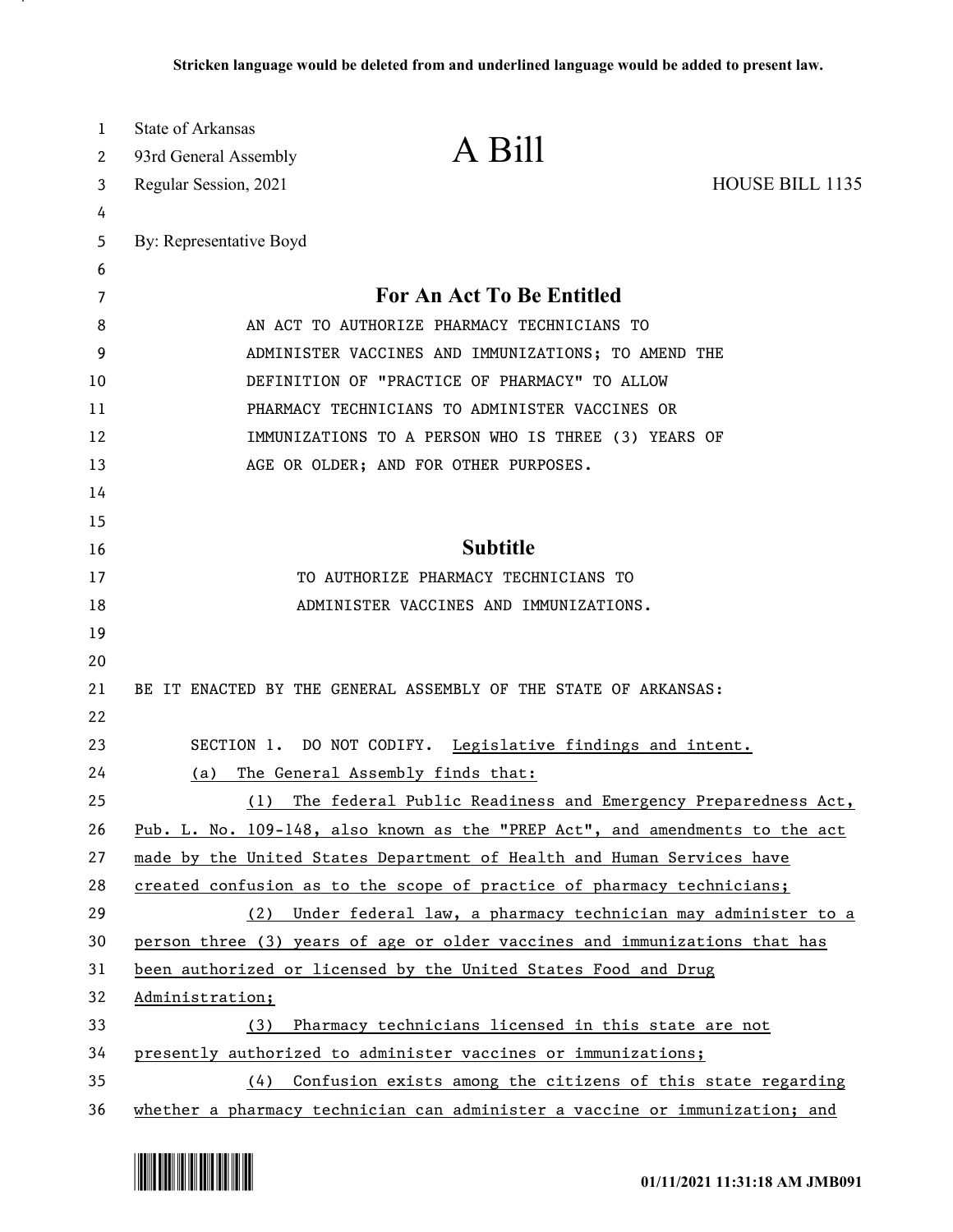HB1135

| It is in the best interest of the citizens of this state to<br>(5)            |  |  |
|-------------------------------------------------------------------------------|--|--|
| ensure that the scope of practice of pharmacy technicians is not more         |  |  |
| restrictive than the scope of practice of pharmacy technicians permitted      |  |  |
| under federal law.                                                            |  |  |
| It is the intent of the General Assembly to authorize pharmacy<br>(b)         |  |  |
| technicians licensed in this state to administer vaccines and immunizations   |  |  |
| to or for a person three (3) years of age or older.                           |  |  |
|                                                                               |  |  |
| SECTION 2. Arkansas Code § 17-92-101(17)(C), concerning the definition        |  |  |
| of "practice of pharmacy" relating to pharmacists and pharmacies, is amended  |  |  |
| to read as follows:                                                           |  |  |
| The Arkansas State Board of Pharmacy may permit<br>$(C)$ (i)                  |  |  |
| pharmacy technicians other than pharmacists or interns to perform some or all |  |  |
| of those functions described in Arkansas State Board of Pharmacy rules under  |  |  |
| the direct, personal supervision of a licensed pharmacist pursuant to under   |  |  |
| rules defining the minimum qualifications of such employees, the ratio of     |  |  |
| pharmacy technicians to supervising pharmacists, and the scope of the duties, |  |  |
| practices, and procedures that the Arkansas State Board of Pharmacy           |  |  |
| determines will promote the delivery of competent, professional               |  |  |
| pharmaceutical services and promote the public health and welfare. Nothing in |  |  |
| this chapter shall be construed as allowing pharmacy technicians to           |  |  |
| administer medications.                                                       |  |  |
| (ii) A pharmacy technician may administer vaccines                            |  |  |
| and immunizations to a person three (3) years of age or older if delegated to |  |  |
| do so by a supervising pharmacist, but may not administer other medications.  |  |  |
| The conduct of a pharmacy technician is the<br>(iii)                          |  |  |
| responsibility of the pharmacist-in-charge and supervising pharmacist of the  |  |  |
| pharmacy who shall not permit the employee to perform any act, task, or       |  |  |
| function that involves the exercise of independent judgment by the employee.  |  |  |
| (iii)(iv) Pharmacy products prepared by pharmacy                              |  |  |
| technicians shall be verified for accuracy by the supervising pharmacist      |  |  |
| before release for patient use, and the verification shall be documented.     |  |  |
| $\frac{div}{v}$ The use of pharmacy technicians in a manner                   |  |  |
| not authorized by this chapter or rules promulgated hereunder shall be        |  |  |
| unprofessional conduct by the pharmacist-in-charge and the supervising        |  |  |
| pharmacist.                                                                   |  |  |
|                                                                               |  |  |